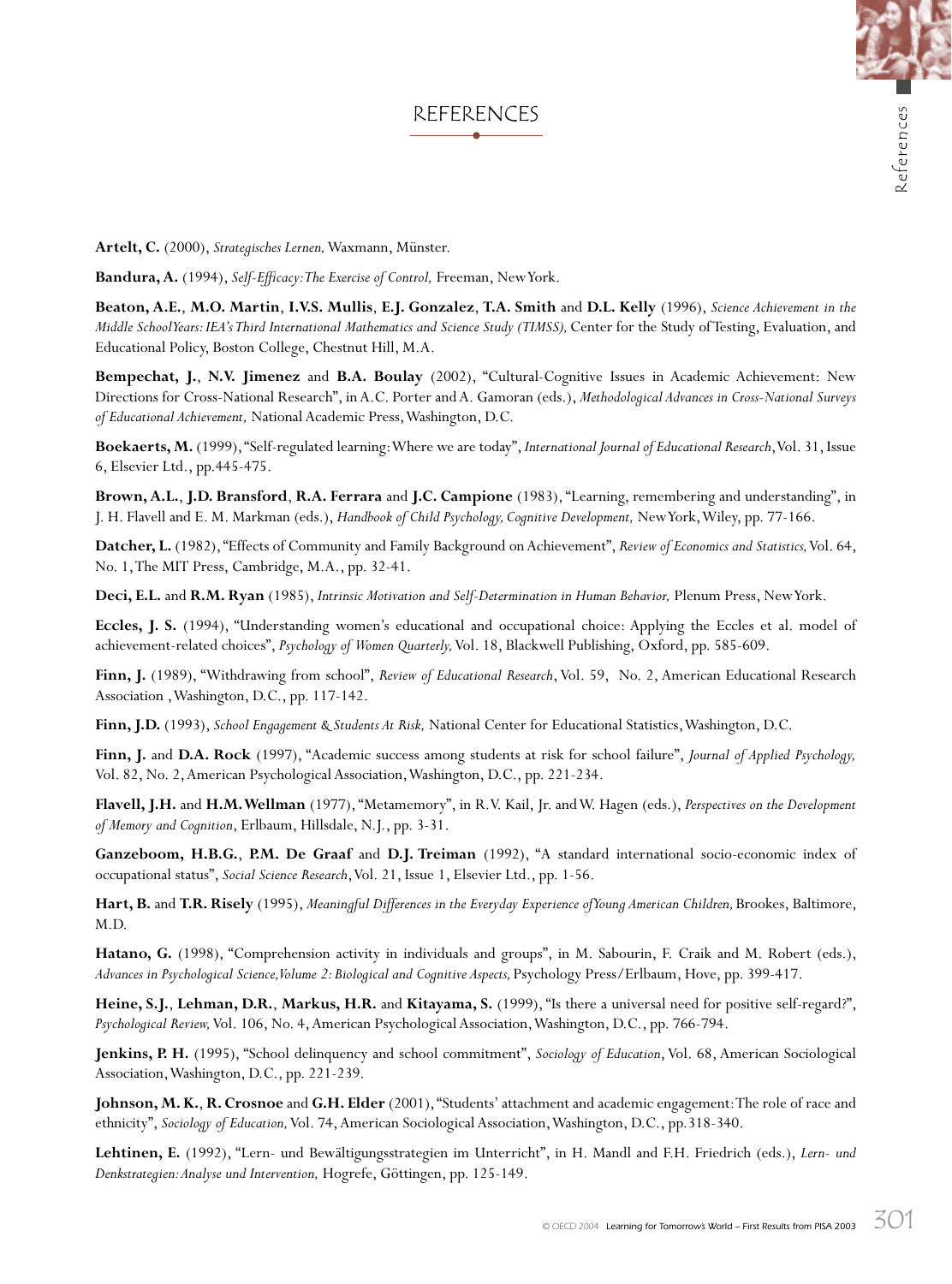

**Marsh, H.W.** (1986), "Verbal and math self-concepts: An internal/external frame of reference model", *American Educational Research Journal,* Vol. 23, No. 1, American Educational Research Association , Washington, D.C., pp. 129-149.

**Marsh, H.W.** (1993), "The multidimensional structure of academic self-concept: Invariance over gender and age", *American Educational Research Journal,* Vol. 30, No. 4, American Educational Research Association , Washington, D.C., pp. 841-860.

**Meece, J.L.**, **A. Wigfield** and **J.S. Eccles** (1990), "Predictors of math anxiety and its influence on young adolescents' course enrolment intentions and performance in mathematics", *Journal of Educational Psychology,* Vol. 82, No. 1, American Psychological Association, Washington, D.C., pp. 60-70.

**OECD** (**Organisation for Economic Co-operation and Development**) (1996), *Education at a Glance,* OECD, Paris.

**OECD** (1997), *Education at a Glance,* OECD, Paris.

**OECD** (1999a), *Measuring Student Knowledge and Skills – A New Framework for Assessment,* OECD, Paris.

**OECD** (1999b), *Classifying Educational Programmes: Manual for ISCED-97 Implementation in OECD Countries*, OECD, Paris.

**OECD** (2000a), *Education at a Glance,* OECD, Paris.

**OECD** and **Statistics Canada** (2000b), *Literacy in the Information Age,* OECD, Paris and Ottawa.

**OECD** (2001a), *Knowledge and Skills for Life – First Results from PISA 2000,* OECD, Paris.

**OECD** (2001b), *Starting Strong - Early Childhood Education and Care,* OECD, Paris.

**OECD** (2002a*), Manual for the PISA 2000 Database,* OECD, Paris.

**OECD** (2002b), *Reading for Change – Performance and Engagement across Countries*, OECD, Paris.

**OECD** (2002c), *Sample Tasks from the PISA 2000 Assessment – Reading, Mathematical and Scientific Literacy,* OECD, Paris.

**OECD** (2002d), *PISA 2000 Technical Report,* OECD, Paris.

**OECD** (2002e), *Education Policy Analysis,* OECD, Paris.

**OECD** (2003a), *Education at a Glance,* OECD, Paris.

**OECD** (2003b), *Learners for Life – Student Approaches to Learning,* OECD, Paris.

**OECD** (2003c), *Literacy Skills for the World of Tomorrow – Further Results from PISA 2003,*OECD, Paris.

**OECD** (2003d), *Student Engagement at School – A Sense of Belonging and Participation,* OECD, Paris.

**OECD** (2003e), *The PISA 2003 Assessment Framework – Mathematics, Reading, Science and Problem Solving Knowledge and Skills,* OECD, Paris.

**OECD** (2003f), *Trends in International Migration,*OECD, Paris.

**OECD** (2004a), *Education at a Glance,*OECD, Paris.

**OECD** (2004b), *Attracting, Developing and Retaining Effective Teachers,* OECD, Paris.

**OECD** (2004c), *What Makes School Systems Perform,* OECD, Paris.

**OECD** (2004d), *Problem Solving for Tomorrow's World – First Measures of Cross-Curricular Competencies,* OECD, Paris.

**OECD** (forthcoming), *PISA 2003 Technical Report,* OECD, Paris.

**OECD** and **Statistics Canada** (1995), *Literacy, Economy and Society: Results of the First International Adult Literacy Survey,* OECD, Paris and Ottawa.

**Offord, D.R.** and **B.G. Waters** (1983), "Socialization and its failure", in M.D. Levine, W.B. Carey, A.C. Crocker and R.T. Gross (eds.), *Developmental-Behavioral Pediatrics,* John Wiley and Sons Inc., New York, pp. 650-682.

**Offord, D.R.** and **K. Bennett** (1994), "Conduct disorder: Long-term outcomes and intervention effectiveness", *Journal of the American Academy of Child & Adolescent Psychiatry,* Vol. 33, Issue 8, Lippincott Williams & Wilkins, Baltimore, M.D., pp.1069-1078.